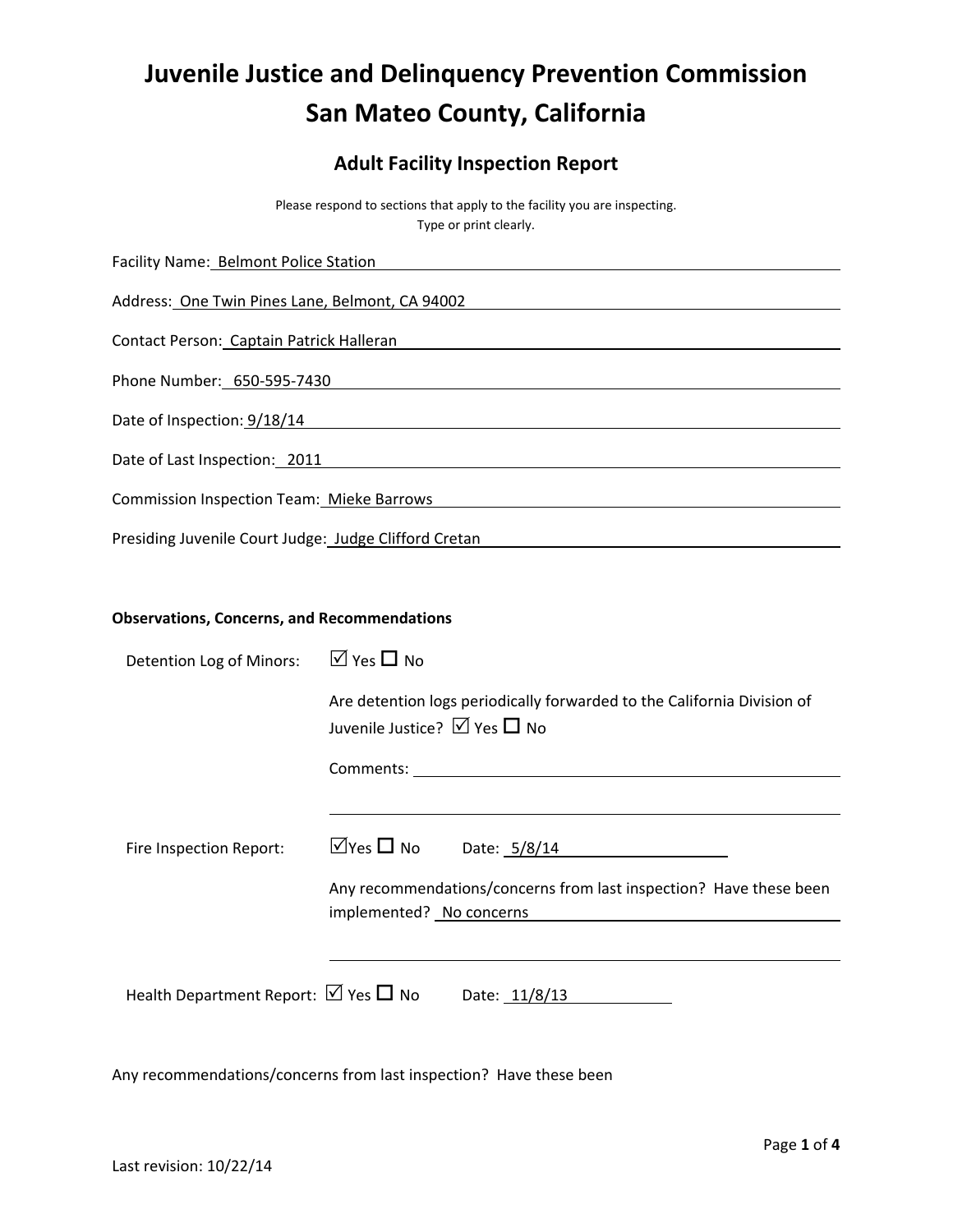## **San Mateo County Juvenile Justice and Delinquency Prevention Commission Adult Facility Inspection Report**

implemented?: No concerns

| <b>General Information</b>                                                                                                                                                                                                                                                             |
|----------------------------------------------------------------------------------------------------------------------------------------------------------------------------------------------------------------------------------------------------------------------------------------|
| Number of minors held in detention during inspection review period (previous calendar year):                                                                                                                                                                                           |
| Secured 1 Non-Secured 11                                                                                                                                                                                                                                                               |
| Are minors given an orientation prior to being detained?: $\boxtimes$ Yes $\square$ No Comments:                                                                                                                                                                                       |
| How often are minors in custody supervised?: Youth in non-secured detention have someone with<br>them at all times. Youth in secure detention have constant auditory access and are checked on every<br><u>15 minutes. Most youth are held in the briefing room or investigations.</u> |
| Is there constant auditory access to staff at all times?: $\boxtimes$ Yes $\square$ No Comments:                                                                                                                                                                                       |
| Is there any contact with adult inmates?: $\Box$ Yes $\Box$ No Comments: They work carefully to ensure no<br>contact with adult inmates                                                                                                                                                |
| Are males and females kept in the same room/area? $\Box$ Yes $\Box$ No Comments:                                                                                                                                                                                                       |
| Are drinks (water) and snacks available, if requested?: $\boxtimes$ Yes $\square$ No Comments: Given water. Will<br>pick up food for them if necessary.                                                                                                                                |
| Is there access to toilets and washing facilities: $\boxtimes$ Yes $\Box$ No Comments:                                                                                                                                                                                                 |
| Are there provisions available for clothing, blankets, etc.?: $\triangledown$ Yes $\Box$ No Comments: It is very rare<br>that youth need clothing but if they do, they are given jail orange clothing. Blankets also available.                                                        |
| List the names, dates, intake and release times, and circumstances for all minors held for longer than<br>six hours. (Attach any additional documents if necessary.): none                                                                                                             |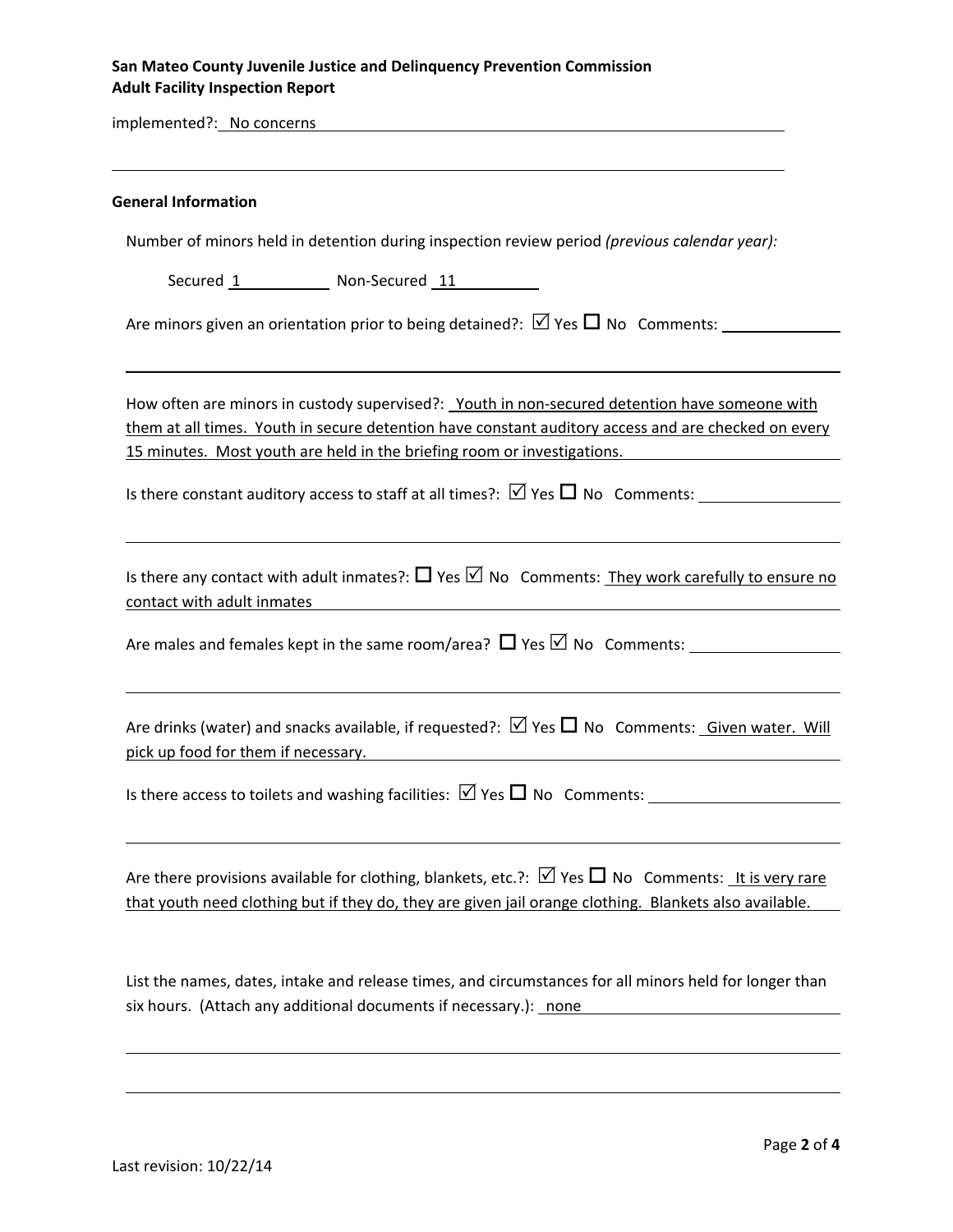#### **Secured Detention**

Are minors in secured detention informed of the following?:

The purpose/reason for being placed in secured detention:  $\boxtimes$  Yes  $\Box$  No

The length of time the secure detention is expected to last:  $\boxtimes$  Yes  $\Box$  No

Informed of the six-hour limit of being held in secured detention:  $\Box$  Yes  $\Box$  No

What is the purpose/reasons a minor would be placed in secured detention?: If they are actively combative or are an escape risk. Officers do everything they can to avoid putting youth in secure detention. They also let the youth know what they can do to get out of secure detention.

Have any minors been held in secured detention for more than six hours?:

# $\Box$  Yes  $\overline{\vee}$  No

What is the proximity of the secured detention area to adult inmates? Youth detention cell is next to adult cells but all the cells are rarely used. Youth in secure detention are usually handcuffed and put in a chair with someone with them at all times.

## *If cuffing rail is used:*

 Who approves the use of a cuffing rail? (e.g. Watch Commander): They have a cuffing rail but do not use it for juveniles. If youth need to be restrained, they are handcuffed and put in a chair.

How constant is the supervision of the minor(s)?: \_\_\_\_\_\_\_\_\_\_\_\_\_\_\_\_\_\_\_\_\_\_\_\_\_\_\_\_\_\_\_

What time limit is used when using cuffing rails? (30min. limit):

Does the detention log note the use of cuffing rails?:  $\Box$  Yes  $\Box$  No

#### **Comments**

General comments or concerns that should be noted that haven't already been addressed?: Captain Halleran was very helpful and their records were all in good order. The facility was very clean and in good order as well. We do recommend that they have some clothing other than orange jail clothing available for the youth.